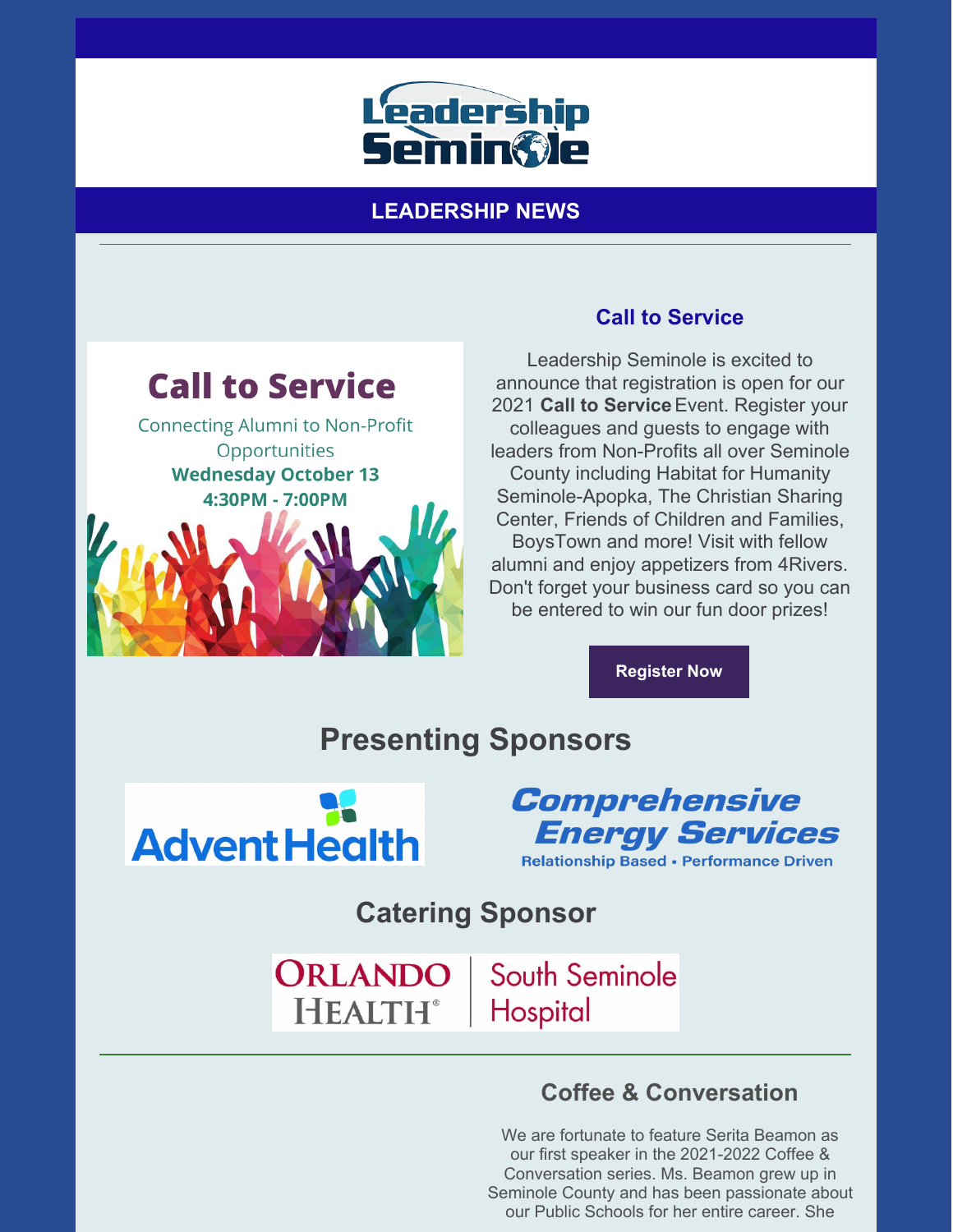

holds degrees from Stetson University and Florida State University and specialized in Education Law. She is committed to developing innovative learning opportunites throughout public schools and ensuring all students have equitable education opportunities. Join us for an introduction to Seminole County's newest Superintendent.

Read Ms. Beamon's **[Full](https://files.constantcontact.com/206c3f27be/7f0cc68b-44ee-4c3a-8a24-2a2d502ad38a.pdf) Bio**

**[Register](https://leadershipseminole.org/event/coffee-conversation/) Now**

# **Presenting Sponsors**





# **Supporting Sponsors Location Sponsor**





UNIVERSITY OF CENTRAL FLORIDA



# **Alumni Facebook Group**

Now Open



We are glad to see so many of you have joined our new private group on Facebook exclusively for Alumni. Search Leadership Seminole alumni in Facebook or **Join [Here](https://www.facebook.com/groups/leadershipseminolealumni)**. This group will be a place for you to network, encourage and celebrate each other, and share new ideas for improving the quality of life in Seminole County. Of course, be sure you are also a Fan of our dedicated **[Leadership](https://www.facebook.com/LeadershipSeminole) Seminole page** as well for info on our ongoing class sessions and alumni events.

#### WE'VE MOVED